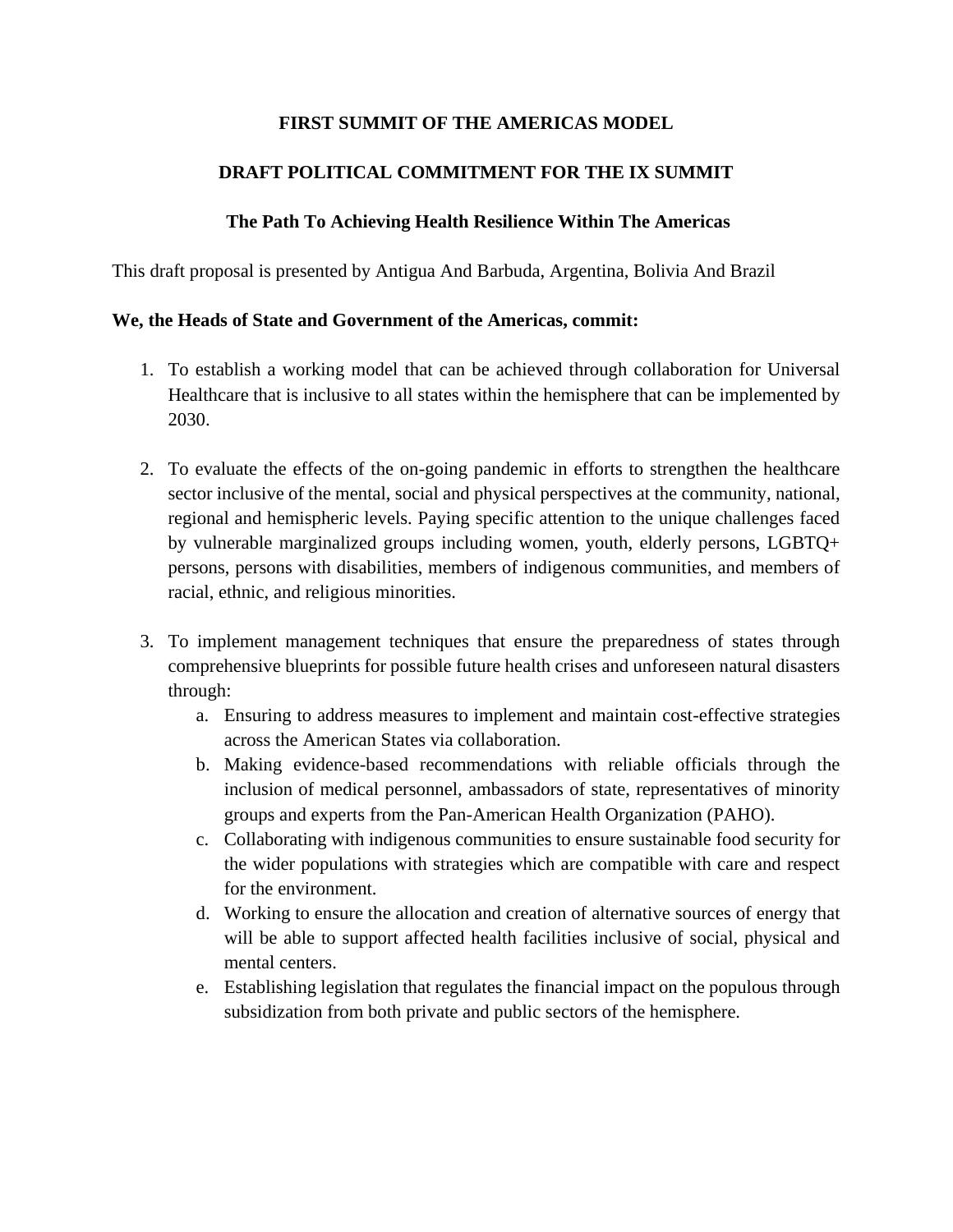- 4. To implement the Inter-American Health Promotion Strategy which focuses on creating partnerships with international actors and organizations to achieve sustainable health infrastructure through the:
	- a. Strengthening relationships between the Organization of American States and the health industry vis-a-vis PAHO.
	- b. Adopt partnerships with institutions like the Global Health Advocacy Incubator that aims to combat systemic non-communicable diseases like obesity, diabetes, cardiovascular diseases, cancer and adverse behavioral habits like alcoholism and smoking.
	- c. Incentivize and help fund start-ups that focus on biomedical advancement, health technology, telehealth, and health related artificial intelligence technology through international lending groups like the Inter-American Foundation(IAF) and lobbying groups to create a diversified and resilient economy that can support.
- 5. To strengthen social protection across the Americas, and build trust in the health care systems' effectiveness, focusing on ensuring the basic needs of vulnerable populations in order to provide equitable conditions when facing health challenges through:
	- a. Providing monetary assistance to people whose livelihoods have been directly affected by the COVID-19 pandemic; including but not limited to low-income informal workers, self-employed people, individual micro entrepreneurs, women in vulnerable situations, elderly groups, indigenous people, and all other minority groups.
	- b. Providing financing and side-by-side support so that low-income families can have access to adequate housing, and be involved in the construction process; considering that a lack of decent housing has a direct impact on the health and wellbeing of a person.
	- c. Ensuring adequate mental health support to people who have been affected by the COVID-19 pandemic both physically and mentally, and other systemic noncommunicable diseases that highly affect individuals.
	- d. Address the inequalities presented in commitment 2, in order to take an equitable and close approach to marginalized groups.
- 6. To strive for and strengthen education to governments and the public on general health matters in order to create sustainable and long-term health solutions via:
	- a. Establishing a Memorandum of Understanding with Universities across the region to create exchange programs in collaboration with PAHO to develop the hemispheric health sector.
	- b. Working in health facilities located in developing, low-resource and developing countries as a part of their own medical programs.